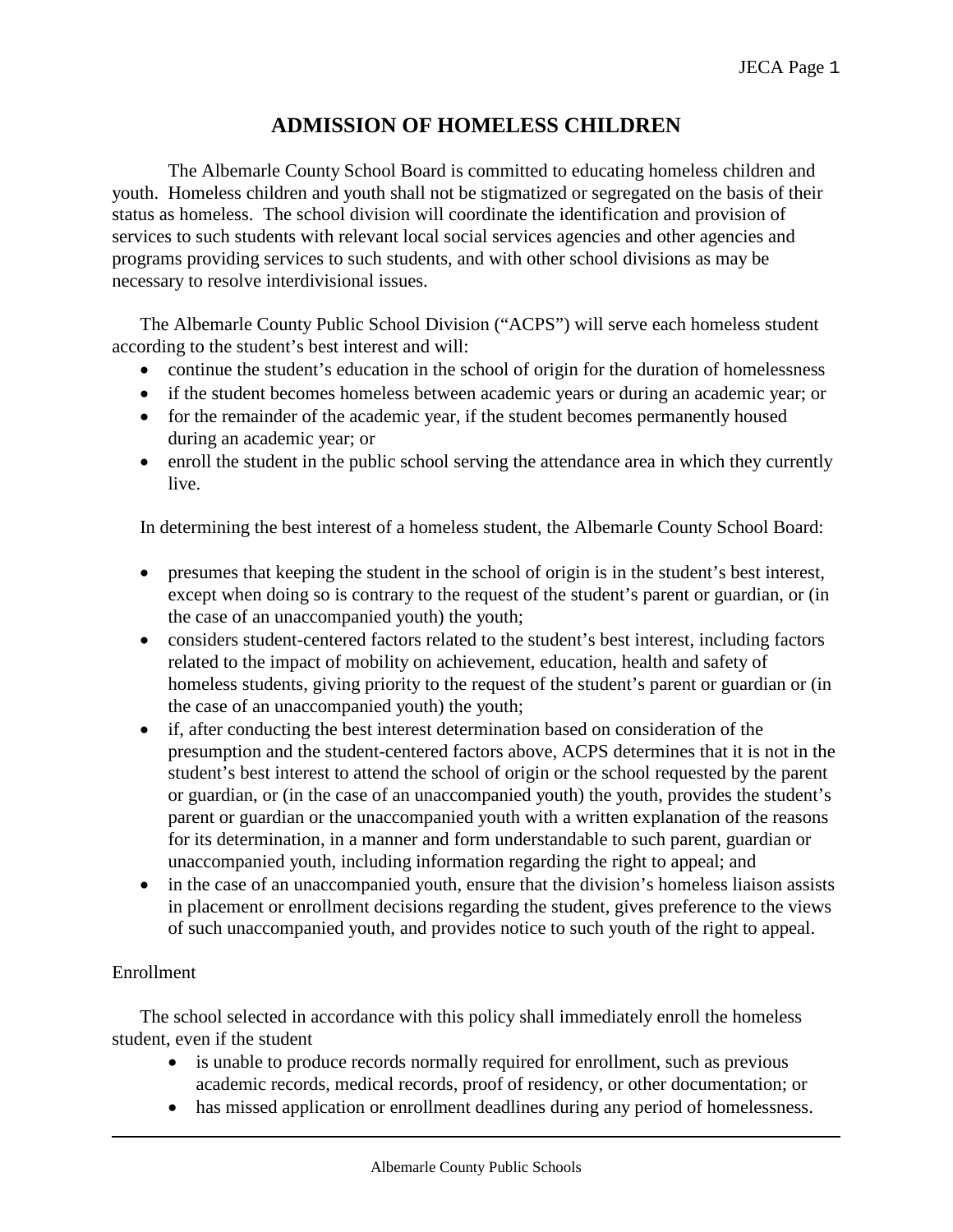The enrolling school shall immediately contact the school last attended by the student to obtain relevant academic and other records.

If the student needs to obtain immunizations, other required health records, the enrolling school shall immediately refer the parent or guardian of the student, or, (in the case of an unaccompanied youth) the youth, to the district's homeless liaison, who shall assist in obtaining necessary immunizations, or other required health records.

If the documentation regarding the comprehensive physical examination required by Policy JHCA cannot be furnished for a homeless child or youth, and the person seeking to enroll the pupil furnishes to the school division an affidavit stating that the documentation cannot be provided because of the homelessness of the child or youth and also indicating that, to the best of his or her knowledge, such pupil is in good health and free from any communicable or contagious disease, the school division shall immediately refer the student to the local school division homeless liaison who shall, as soon as practicable, assist in obtaining the necessary physical examination by the county or city health department or other clinic or physician's office and shall immediately admit the pupil to school.

The decision regarding placement shall be made regardless of whether the student lives with the homeless parents or has been temporarily placed elsewhere.

#### Enrollment Disputes

If a dispute arises over eligibility, or school selection or enrollment in a school:

- the homeless student shall be immediately admitted to the school in which enrollment is sought, pending final resolution of the dispute, including all available appeals;
- the parent or guardian of the student (or in the case of an unaccompanied youth) or the you shall be provided with a written explanation of the school's decision regarding school selection or enrollment made by the school, the school division, or the Virginia Department of Education, including the rights of the parent, guardian, or student to appeal the decision;
- the student, parent, or guardian shall be referred to the district's homeless liaison who shall carry out the appeal process as expeditiously as possible after receiving notice of the dispute; and
- in the case of an unaccompanied youth, the homeless liaison shall ensure that the youth is immediately enrolled in the school in which the youth seeks enrollment pending resolution of the dispute.

# Appeal Process

# Oral Complaint

In the event that an unaccompanied student or the parent or guardian of a student (hereinafter referred to as the Complainant) disagrees with a school's decision regarding the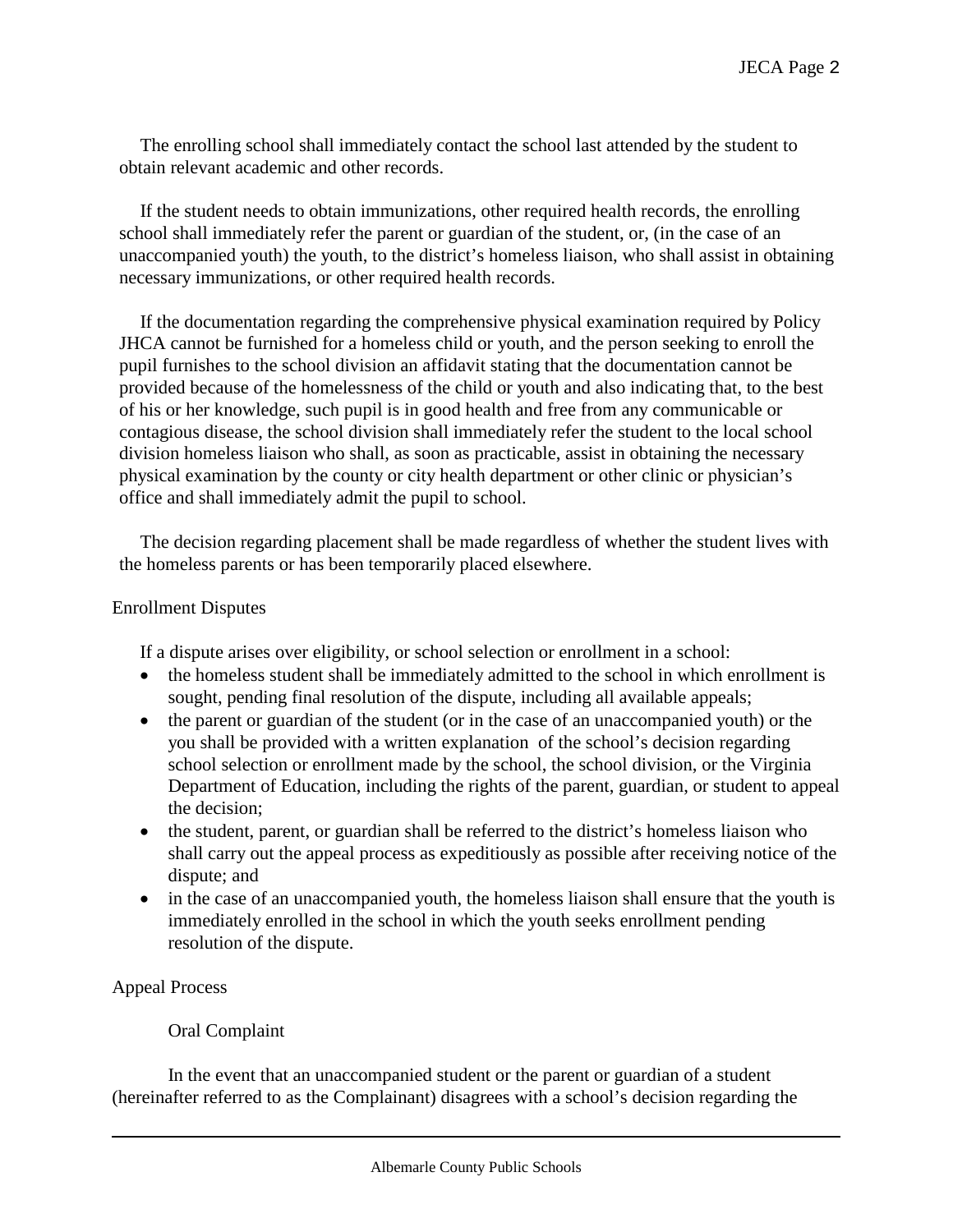student's eligibility to attend the school, the Complainant shall orally present his position to the division's homeless liaison.

### Written Complaint

If the disagreement is not resolved within five (5) school days, the Complainant may present a written complaint to the homeless liaison. The written complaint must include the following information: the date the complaint is given to the homeless liaison; a summary of the events surrounding the dispute; the name(s) of the school division personnel involved in the enrollment decision; and the result of the presentation of the oral complaint to the homeless liaison.

Within five (5) school days after receiving the written complaint, the homeless liaison will reach a decision regarding the contested enrollment and shall provide a written statement of that decision, including the reasons therefore, to the Complainant. The liaison will inform the Superintendent, or his/her designee, of the formal complaint and its resolution.

#### Appeal to Superintendent

If the Complainant is not satisfied with the written decision of the homeless liaison, the Complainant may appeal that decision to the Superintendent, or his/her designee by filing a written appeal. The homeless liaison shall ensure that the Superintendent, or his designee, receives copies of the written complaint and the response thereto. The Superintendent or designee shall schedule a conference with the Complainant to discuss the complaint. Within five (5) school days of receiving the written appeal, the Superintendent designee shall provide a written decision to the Complainant including a statement of the reasons therefore.

#### Comparable Services

Each homeless student shall be provided services comparable to services offered to other students in the school attended by the homeless student including the following:

- transportation services;
- educational services for which the student meets the eligibility criteria, such as services provided under Title I, educational programs for children with disabilities, and educational programs for English Learners;
- programs in career and technical education;
- programs for gifted and talented students; and
- school nutrition programs.

# Transportation

At the request of the parent or guardian (or in the case of an unaccompanied youth, the liaison), transportation is provided for a homeless student to and from the school of origin as follows: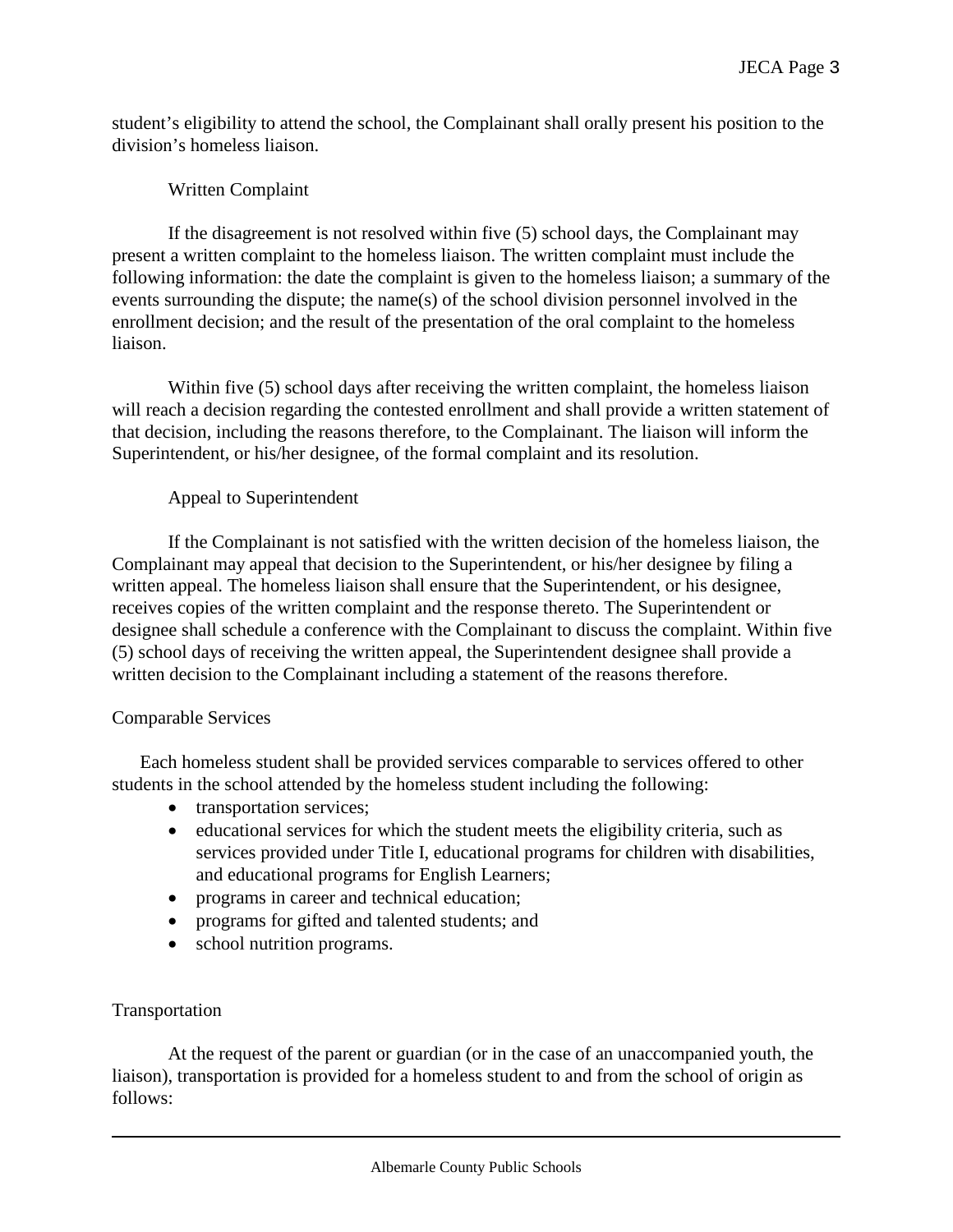• if the homeless child or youth continues to live in the area served by the division in which the school of origin is located, the child's or youth's transportation to and from the school of origin is provided or arranged by the division in which the school of origin is located.

• if the homeless child's or youth's living arrangements in the area served by the division in which the school of origin is located terminate and the child or youth, though continuing his or her education in the school of origin, begins living in an area served by another division, the division of origin and the division in which the homeless child or youth is living must agree upon a method to apportion the responsibility and costs for providing the child with transportation to and from the school of origin. If the divisions are unable to agree upon such method, the responsibility and costs for transportation are shared equally.

#### **Definitions**

The term "homeless student" means an individual who lacks a fixed, regular, and adequate nighttime residence and includes:

- children and youths, including unaccompanied youth who are not in the physical custody of their parents who
	- o are sharing the housing of other persons due to loss of housing, economic hardship, or similar reason; are living in motels, hotels, trailer parks, or camping grounds due to the lack of alternative adequate accommodations; or are living in emergency or transitional shelters; or are abandoned in hospitals;
	- o have a primary nighttime residence that is a public or private place not designed for or ordinarily used as a regular sleeping accommodation for human beings, or
	- o are living in parked cars, parks, public spaces, abandoned buildings, substandard housing, bus or train stations, or similar settings; and
- migratory children who qualify as homeless for the purposes of this policy because the children are living in circumstances described above.

The term "migratory child" means a child who who moved from one residence to another and from one school division to another in the preceeding 36months as a migratory agricultural worker or migratory fisher or with, or to join, a parent or spouse who is a migratory agricultural worker or a migratory fisher.

The term "school of origin" means the school that the student attended when permanently housed or the school in which the student was last enrolled.

The term "unaccompanied youth" includes a youth not in the physical custody of a parent or guardian.

Adopted: November 20, 2003 Amended: August 8, 2013; October 18, 2018